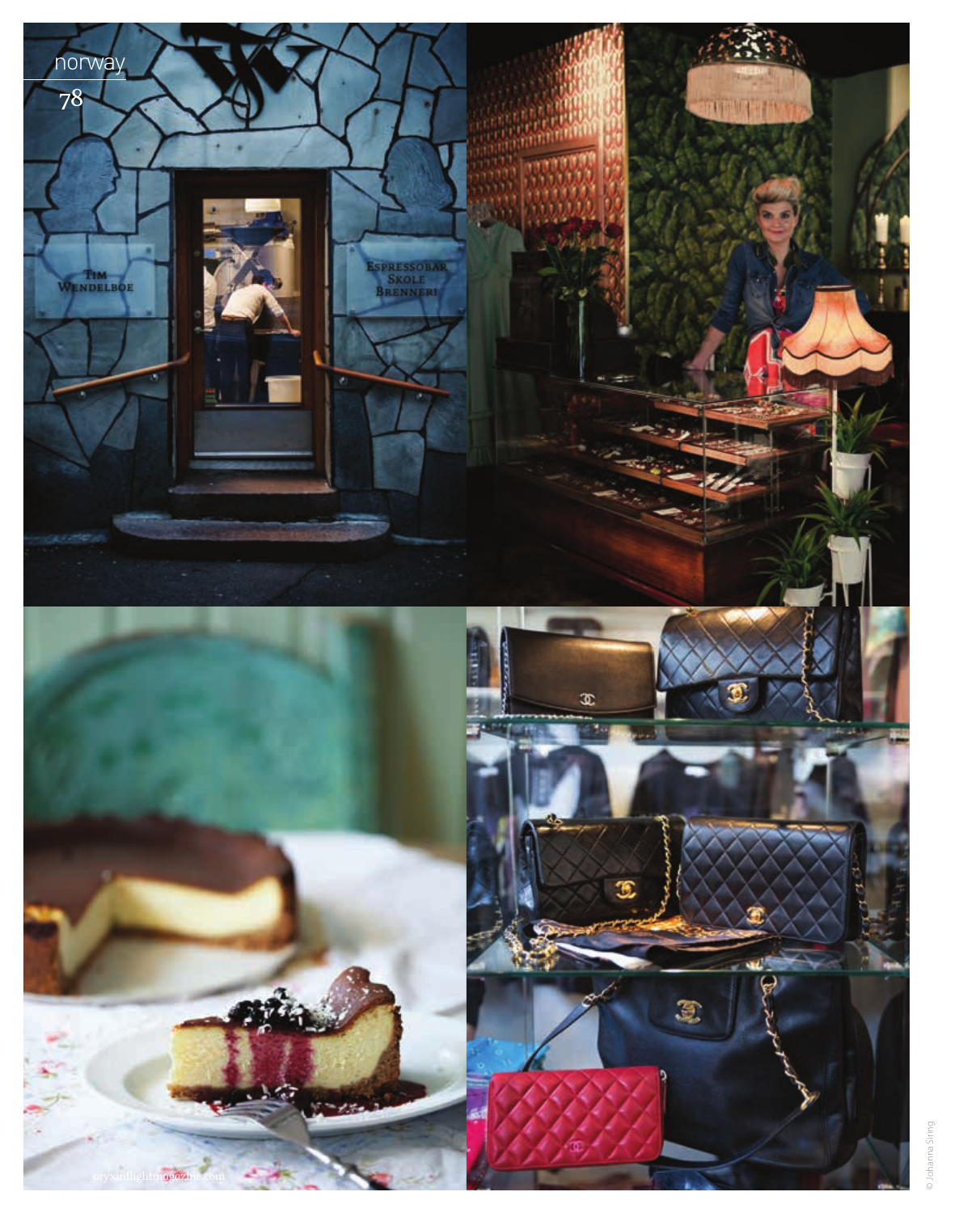#### norway

# INSIDER'S GUIDE TO GRÜNERLØKKA **MARKER TO DO IN OSLO ON A SUNDAY**

CASHAS

Local resident and writer Anne-Sophie Redisch gives you the low-down on the hippest and liveliest neighbourhood in the Norwegian capital and takes us on a little tour of Grünerløkka.



I'm sitting at one of the many sidewalk cafés in Grünerløkka, covered in a cheerful turquoise fleece blanket and cuddling a mug of steaming Earl Grey. Although it's mid-March and spring has definitely arrived, at  $5^{\circ}$ C there's a bit of a chill in the air. But that's no deterrent for Oslovians eager to feel the sun on their faces and enjoy the hustle and bustle of this vibrant neighbourhood on a Sunday morning.

In the past, tourists would arrive in Oslo on a Sunday and wonder if they had ended up in the Twilight Zone. Shops were closed, restaurants were closed, and the city appeared to be a ghost town, although an oddly well-kept one.

Where was everyone? You would find them in marka, the forest that surrounds the city on three sides – out skiing or hiking, depending upon the season.

While communing with nature remains the major Sunday activity for locals, these days, the city centre no longer feels abandoned.

Yet Sunday continues to be a different type of day here in Norway: less commercial. Restaurants now

welcome customers even on a Sunday but most shops are closed, in accordance with a national law making it illegal for shops larger than 100m<sup>2</sup> to be open on Sundays.

So what to do? If you're a city slicker – or just in the mood for a more urban experience – fear not. There's one area in Oslo that is lively every day. In fact, Grünerløkka is especially lively on Sundays, mostly because of the throngs of people hunting for treasures (think vinyl records, granny's floral dinnerware, and 1960s furniture) at the Sunday market at **Birkelunden**. I chat with Bjørn, who comes every Sunday to peddle his goods. "This is one of only two Sunday markets in Oslo," he says. "The other one is just a few minutes' walk away, at **Blå**. It's a bit different over there, less bric-a-brac, more craft and design."



Around Birkelunden, outdoor cafés abound; they're crowded even in winter. Shops and boutiques proliferate, too, selling weird and wonderful antiques, T-shirts, vintage clothes, and the like. Most are smaller than 100m<sup>2</sup>. And open.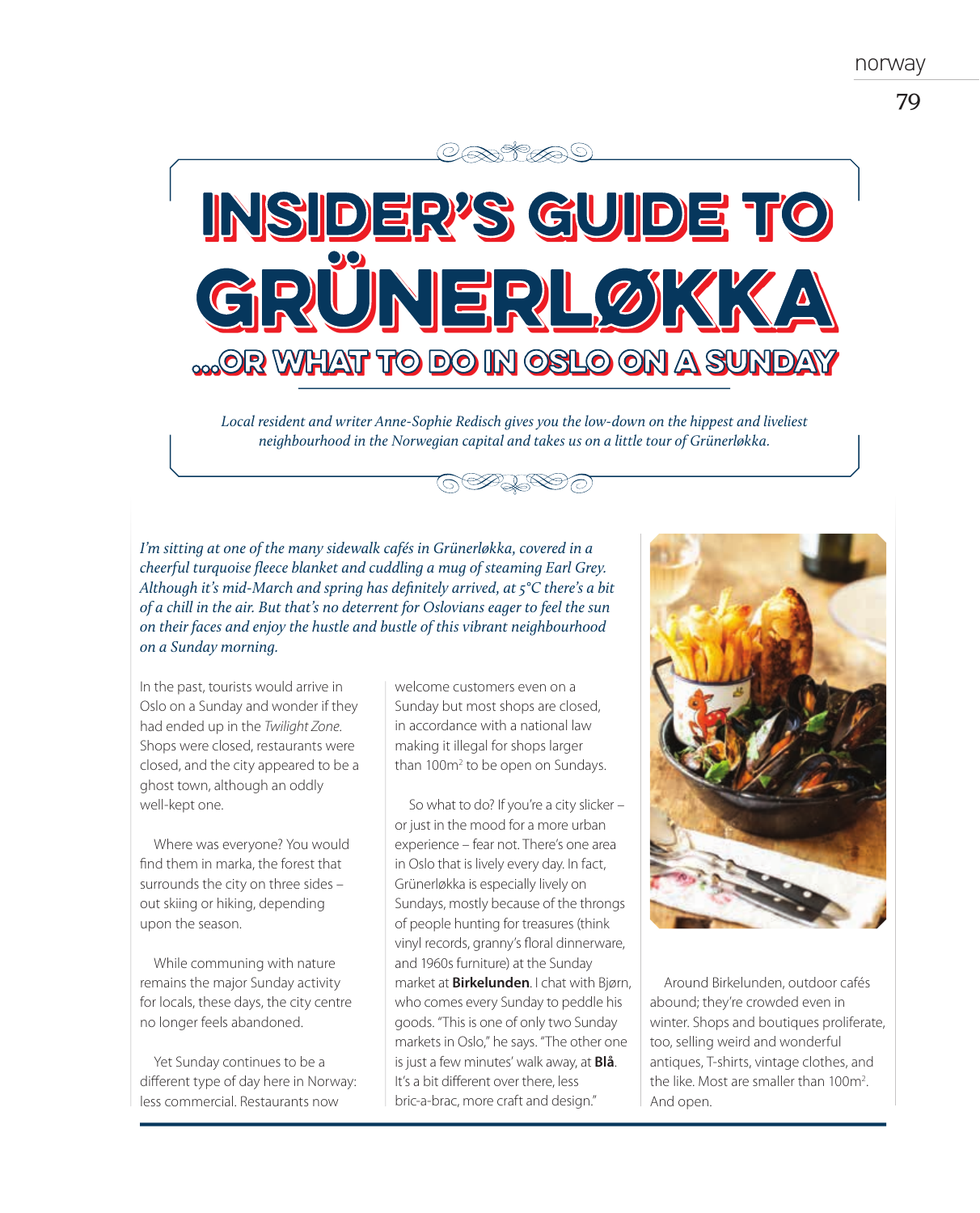

Løkka, as it's affectionately known locally, is a former factory and workingclass district turned bohemian and fashionable.

Artists were drawn to this area even before it became trendy, though. Famous Norwegian painter Edvard Munch lived and worked here for many years. If you take a stroll along the Akerselva River banks, you can still see remnants of that industrial history.

You can also swim or go fishing, bike along the trails, wander through the green parks, or lounge at the cool riverside café/club **Blå**.

I like browsing through the selections of retro clothing at **Velouria Vintage** and **Frøken Dianas Salonger**. **Trøye** and **Probat** both sell wacky T-shirts. **Hasla** has jewellery, and **Skaperverket**, a design collective, is the place to go for unique and creative arts and crafts pieces (love their hats). If you're looking for presents for the little ones back home, **Sprell** has toys and **Lillemonster** sells cool Scandinavian kids' fashion.

Have the kids along? They'll adore the trampolines and slides at **Hopp i Havet**, **Popsenteret**, an interactive museum exploring pop music during the last 100 years; the climbingand bouldering walls at **Vulkan Climbing Centre**; and **Glazed & Amused**, where everyone can decorate their own pottery.

You'll find exotic gourmet food at **Ostebutikken Deli & Bistro**. An even wider choice of fare is available from the many small-scale producers at **Mathallen**, Oslo's only food hall; the super-fresh fish is worth a special mention. If you're here around Christmas time – and you have the stomach for it – look for smalahove. This torched and smoked whole sheep's head is a traditional dish from Western Norway.

Grünerløkka's café and restaurant scene is varied and suits all budgets. **Fru Hagen** has yummy salads and sandwiches. Former world champion barista Tim Wendelboe runs a micro roaster and espresso bar called, well, **Tim Wendelboe**. Mexican restaurants

have never really taken off in Norway, but **Mucho Mas** here in Løkka has been around for nearly 20 years. There's usually a queue in front of **The Nighthawk**, which is decorated like an 1950s American diner and has the cuisine to match (pancake breakfast at 2pm, anyone?) **Tea Lounge** serves 64 different types of teas. **Markveien Mat & Vinhus** and **Südøst** are the local gourmet options.

As morning turns into afternoon, I'm on yet another break from browsing. A blue tram rattles past as I enter **Cocoa**, Oslo's first cocoa bar, boasting 15 flavours of hot chocolate. Orange is my favourite. Their frozen cocoa will have to wait another month or so for warmer temperatures.  $\bullet$ 

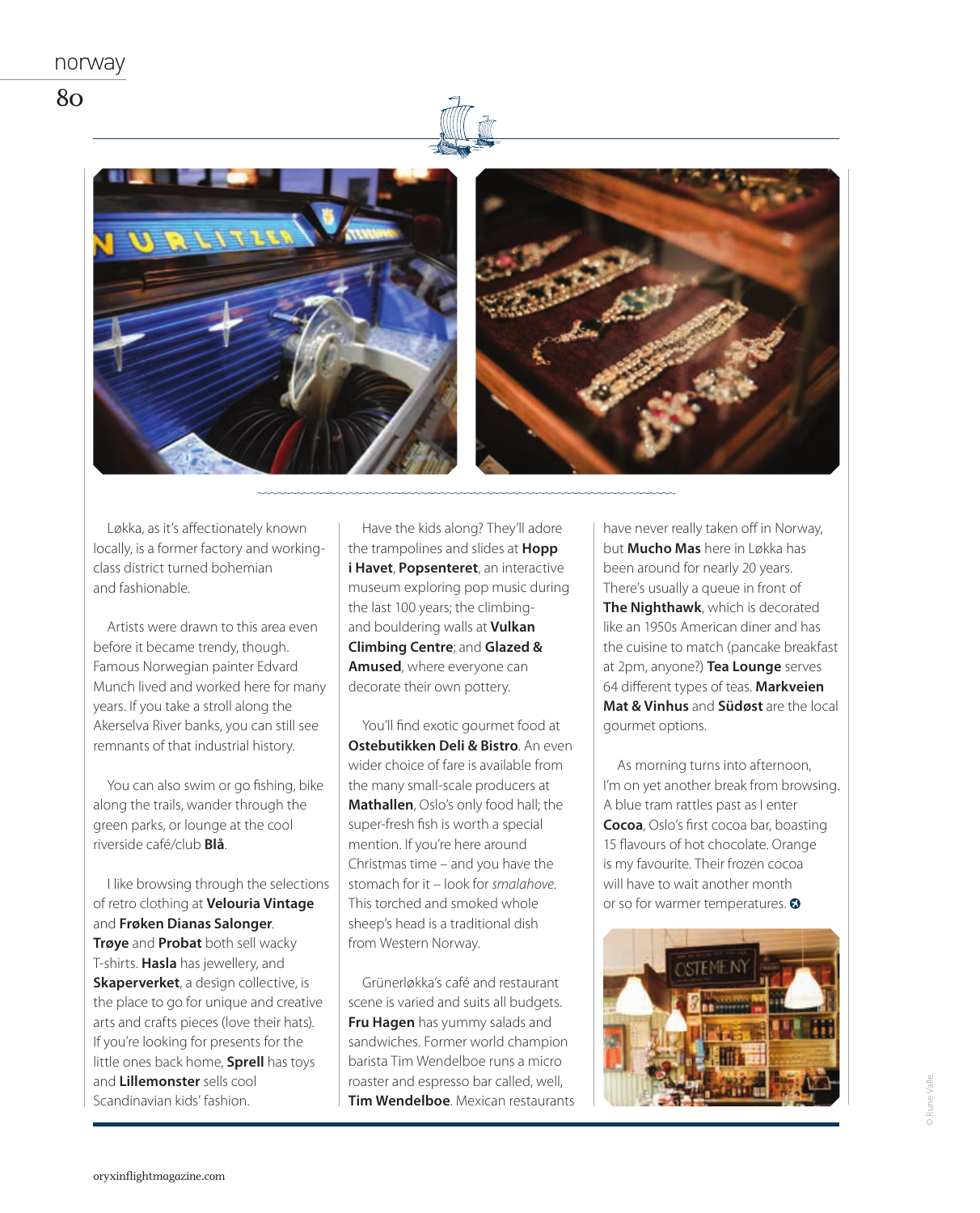81

### **MAY 17 NORWAY'S NATIONAL DAY**

If you're in Oslo on **Syttende mai** (May 17), you're in for a treat. Constitution Day is just about the most important day of the year, even rivalling Christmas. People wear bunad, the national costume, and wish one another "Happy Birthday". Through every city, town, village, and hamlet, or anywhere where two or more Norwegians congregate, there's a Syttende mai parade.



### **FAMILY ENTERTAINMENT**



#### **HOVEDØYA**

A family favourite in Oslo harbour is Hovedøya Island. Just a few minutes from the city centre by ferry (line 92 and 93 from Vippetangen), you can swim, sunbathe on the beaches, play football, hike in the forest, and explore the ruins of a 12<sup>th</sup>-century Cistercian abbey and two early 19<sup>th</sup>-century cannon batteries. visitoslo.com



**SKI SIMULATOR** Oslo's most famous landmark is **Holmenkollen Ski Jump**, where intrepid skiers fly through the air at more than 100kph. Everyone can experience the thrill of the jump during the five-minute ride at the ski simulator next to the hill, a big hit with kids of all ages. skisimulator.no



#### **BARNEKUNSTMUSEET** The International Museum of Children's Art aims to preserve works of art by children from all over the world. Children from 180 countries are represented so far. barnekunst.no

## © Nanisimova / Shutterstock nova / Shutterstock

world's 5-star airline